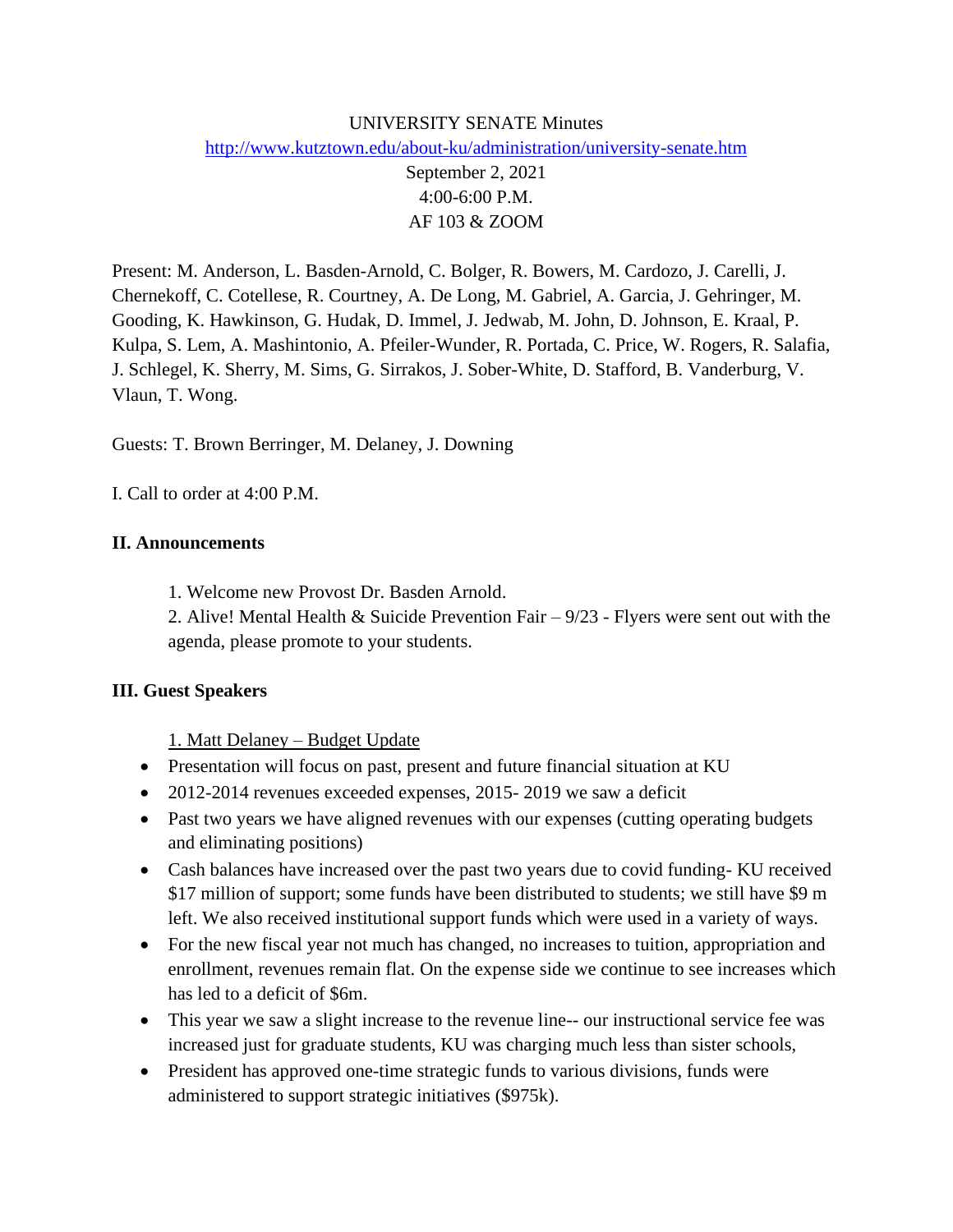- Comprehensive Planning Process: A financial sustainability plan report is now required by the State System, this plan reflects two years of positive results for KU, and projects three years of anticipated results. There is a clear direction to balance the budget and improve indicators moving forward.
- We are looking at a \$5.5m deficit for AY 22/23. Clear direction was given by the State System to ensure that the budget is balanced and to improve ratios. Incremental improvements have been shown in student to faculty ratio,
- This report is due week two and includes details of enrollment, financial statements and the use of covid relief funds.

D. Johnson: Assuming faculty complement would be the same, if we hit the projected requirements of the ratio, doesn't that mean 30 faculty positions will not be here next year? How does that impact the \$2m deficit?

M. Delany: We plan to continue to reduce faculty complement, targeting 30 faculty positions which averages \$85k per faculty, that amounts to \$2.5m in savings. Other adjustments need to be made within the budget

J. Schlegel: Are their goals tied to the student aid, as in student aid will increase retention by X%? It would be fantastic to achieve that goal. What happens if the goal isn't met? Will the student aid be reduced?

M. Delaney: For recruitment we are trying to get back to a freshman class of 1600, and we also plan to increase retention numbers. These are the two key components used to make sure enrollment ticks upwards, our new student number is slightly behind 1600. The merit scholarship plan is fluid and results need to be monitored.

# 2. T. Brown-Berringer – Military and Veterans Services Director of Veterans Services

- Military and Veteran Services work with students coming from basic training, students who decide to go to basic training, students transferring to KU, and students who leave KU and decide to return.
- Army ROTC program was just brought back to campus, there are a lot of recruitment and retention opportunities,
- ROTC program is a great program but has been under enrolled; this year we have 11-12 students
- Student veterans are assisted from admissions all the way to graduation,
- Admissions: Students are informed on how to start at KU, help is available, student veterans are empowered to go on to serve their country, through more education, full time military or professional career,
- Goal is a resource center of excellence, KU is recognized as a top ranked veteran friendly university, all military benefits are processed,
- Safe space is provided at the center, student comfortability is important,
- We serve active-duty military, national guard, reserve, veterans, and family members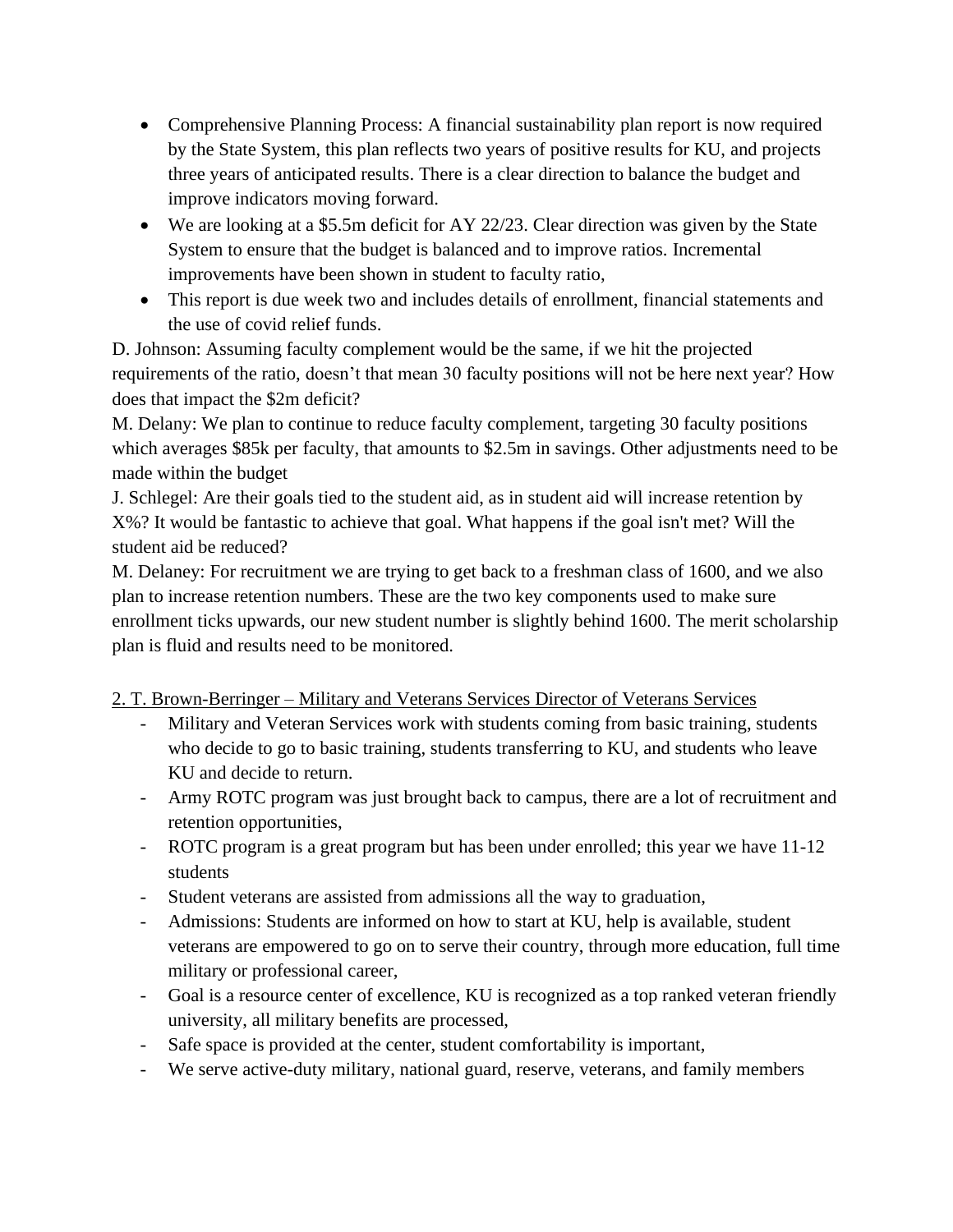- Military excused absence policies are useful for students who have been activated at the State Capital due to the insurrection and due to Covid.
- Training is offered to campus community so all can learn about the military student population; awareness training is also provided,
- Military benefits assistance is provided to students, priority and early class registration, scholarships and veterans advocacy are provided,
- Services available: campus support, clubs and organizations, graduation, social and career assistance, community service and community partners.

IV. Approval of the Minutes from April 29, 2021

R. Courtney moves to approve, M. Vaughn seconds; all in favor.

# **V. Reports**

- 1. Senate President S. Lem
- Most of senate's work over the summer focused on covid support and fall semester
- Weekly meetings with EMT were held to advance mitigation against covid, due to rapidly changing environment
- PASSHE redesign has been part of the EMT conversations, we see ripple effects with sister schools
- Admissions did very well with recruitment this year: most recent number is 1549 deposits.

## 2. Senate Vice President – T. Wong

The Committee on Committees met in June 2021 to appoint the following individuals as members of the new Joint Task Force on Shared Governance:

| Tabetha Bernstein Danis | Faculty, Special Education                       |
|-------------------------|--------------------------------------------------|
| <b>Ashley Coombs</b>    | Faculty, Counselor Education and Student Affairs |
| <b>Matthew Delaney</b>  | Vice President of Finance and Facilities         |
| Albert Fu               | Faculty, Anthropology and Sociology              |
| Jason Garcia            | Director of Campus Events and Programs           |
| Caecilia Holt           | Academic Secretary of Physical Sciences          |
| Deryl Johnson           | <b>Faculty, Communication Studies</b>            |
| <b>Jason Lanter</b>     | Faculty, Psychology                              |
| Carissa Pokorny         | Associate Dean of College of Education           |
| Jerry Schearer          | Senior Associate Dean of Students                |
| Mary Bononno            | (Ex-officio) Senate Managing Technician          |
| Wing Hong Tony Wong     | (Ex-officio) Faculty, Mathematics                |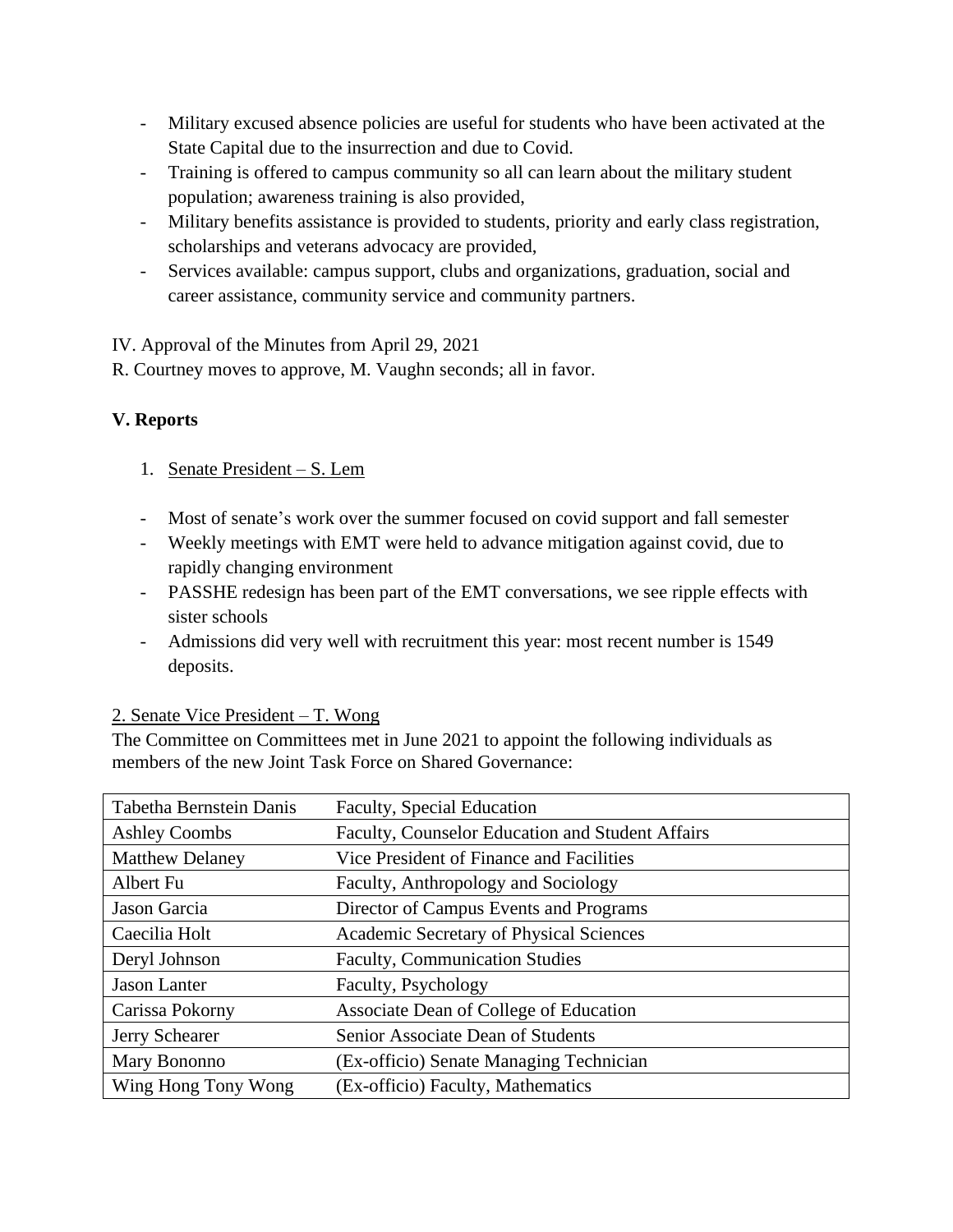- The Task Force had an organizational meeting in July 2021. Ashley Coombs and Jerry Schearer were elected as Co-Chairs of the Task Force. The Task Force is expected to report at Senate meeting in May 2022.
- The Committee on Committees will meet on September 16 to discuss filling the vacancies on Senate committees due to retirement, leave of absence, or resignment.

# 3. Senate Secretary – M. John (no report)

## 4. University President – K. Hawkinson

- Thanks to all essential workers for dealing with the storm and Covid relief
- Convocation was hosted last Friday, new strategic plans were presented, the recording is available, and everyone is encouraged to view the recording,
- Read pandemic plan on our pandemic website, we have no authority to require vaccines, however we strongly encourage members of the campus community to get vaccinated,
- Mask protocols at KU follow CDC guidance, the Governor relies on the CDC and KU complies with both the CDC and the Governor
- Classes will not be converted to online without a directive to do so
- Enrollment:
	- o We are 26 students away from last Fall's enrollment number,
	- $\circ$  We are down 2.4% in headcount due to a large graduating class in spring,
	- o Graduation rate increased from 37% to 42%,
	- o Retention rate is 78.3%, this increased from last year's 76.9%
	- o We are gradually going up in retention over the last 5 years, final numbers will come out after the freeze date
	- o We have the best enrollment numbers in the State System due to the hard work of our campus community.
	- Kutztown University and Rodale Institute signed a five-year agreement of academic cooperation, establishing a research affiliation. We also renewed a five-year agreement with the Hawk Mountain Sanctuary. Both entities have thousands of followers which will in turn increase KU's visibility.
	- PA SBDC network achieved the highest year for impact in its 41-year history. Jobs have doubled, over \$231m funding has been provided by our network.

# 5. University Provost – L. Basden Arnold

- Deans and unit leaders will be working over the coming weeks to develop goals that are sustainable, obtainable, achievable, manageable and specific. These groups will work with faculty on how to submit priority items for funding.
- We are working to enhance offerings in graduate programs, workforce development, affiliations with businesses, non-profit organization and educational institutions,
- We are also working to increase faculty support: development of CET, professional development, and expanding DEI efforts
- Faculty work will be supported to develop student opportunity through FYS, honors program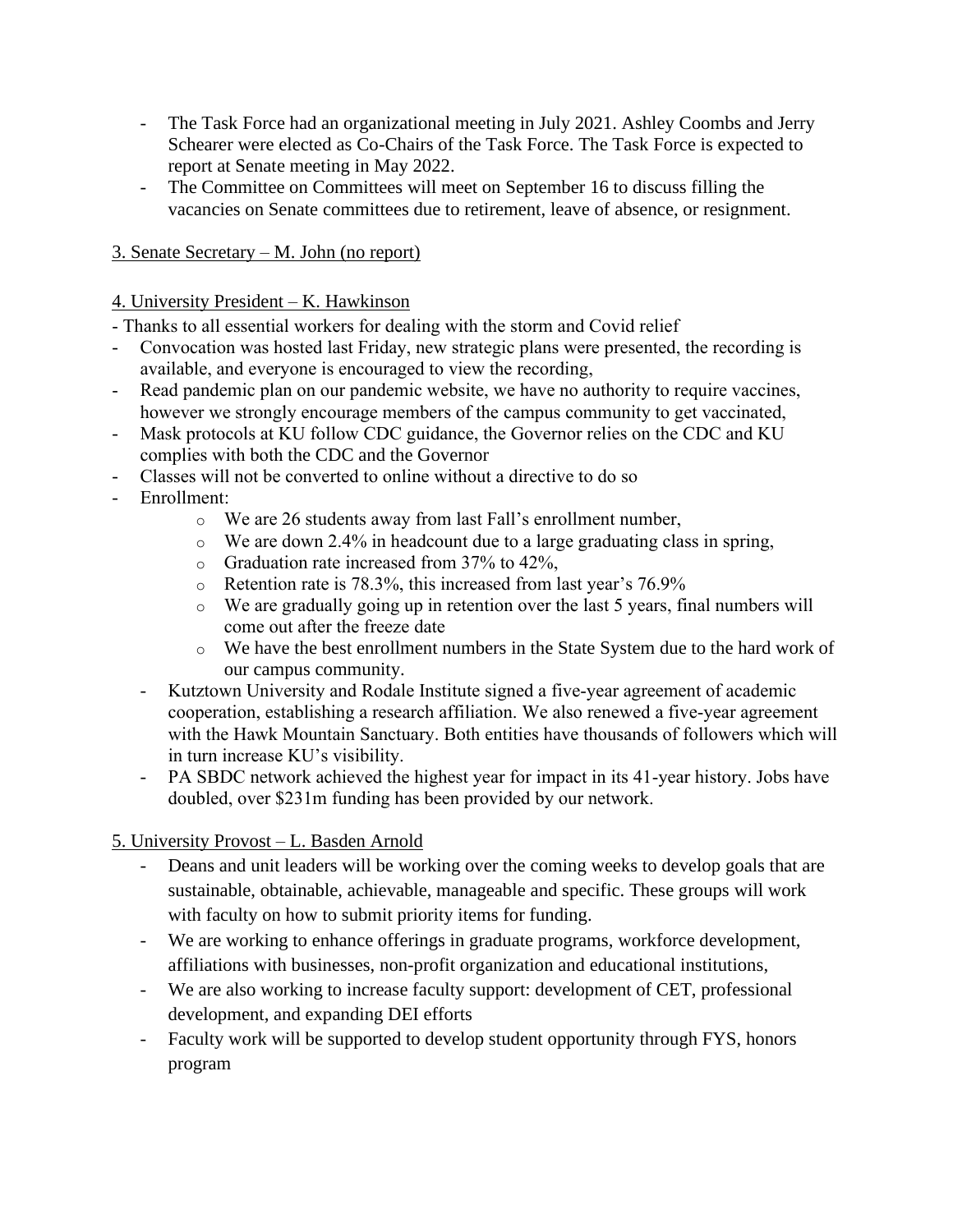- We will provide a strong relationship between assessment and planning to facilitate a feedback loop.

## 6. Student Government Board – K. Sherry

- Thank you to everyone who made it possible for students to return in person and on campus this semester.

- SGB Executive Board introductions: President, Kayla Sherry; Vice President, Meg Gooding; Treasurer, Garrett Hudak

- SGB is currently holding elections to fill 5 New Student Representatives, 2 College of Education, and 2 College of Liberal Arts and Sciences positions. If you know students interested in joining SGB or who would be a good fit for the group, please refer them.

- First meeting of the semester went well. Annual fall retreat will take place Sept 17-19; where goals will be set for the semester/year.

- SGB E-Board will participate in a pro-mask video campaign in collaboration with University Relations. The PASSHE Board of Student Government Presidents (BSGP) will also be releasing a pro-mask/pro-vaccine statement backed by the Student Government Presidents at each State System institution in the near future.

## 7. Assessment Office – K. Rauch

- Annual assessment reports are due to the Dean's office on September 15th,

- On September 17<sup>th</sup>, Dr. Marsha Lovett from Carnegie Mellon will give the keynote speech on Assessment Day called "Making Assessment Meaningful." This is a variation of a presentation given at the largest assessment conference attended by over 11, 000. Zoom link will be provided shortly.

## 8. Union Updates

AFSCME: Short staff, things may be slower than usual, please be patient APSCUF: No report

## VI. Unfinished Business

1. Course Grading – Undergraduate Students (ACA-048) @ ASPC: Laid on the table to be revisited this semester, this will be evaluated this semester.

2. Final Examinations (ACA-025) - @ ASPC: Continues to be up for revision.

3. Senate Constitution Revisions - @Task Force: Work in progress

## VII. New Business

1. Repeating Courses – Undergraduate Students (ACA-008): Student's ability to repeat courses, do we need a more flexible policy in general?